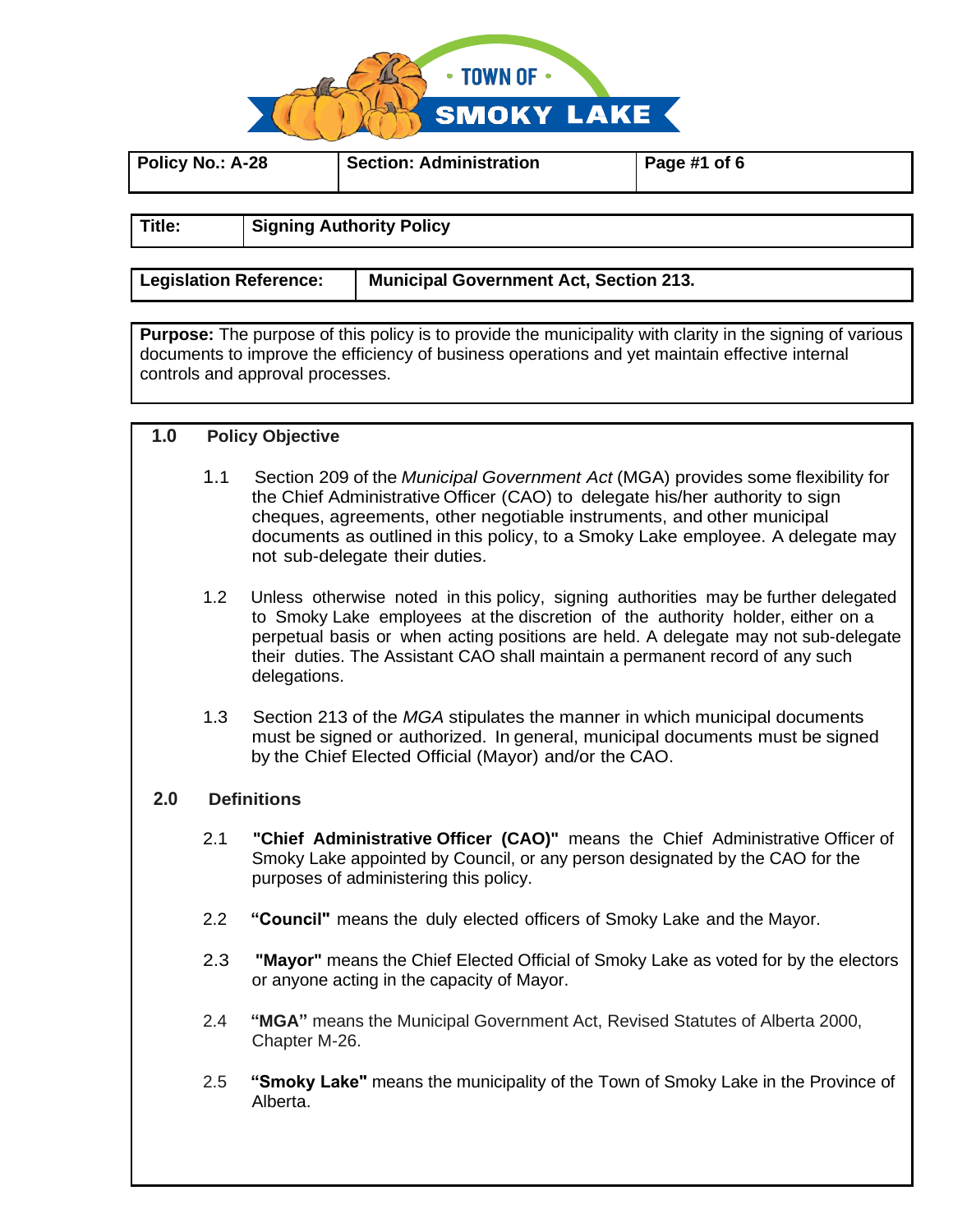# **3.0 Policy Statements**

| ט.כ |     | <b>POIICY STATEMENTS</b>                                                                                                                                                                                                                                                                                                                                                                                                                                    |                                             |                                          |                                                                                                                                                                                 |  |
|-----|-----|-------------------------------------------------------------------------------------------------------------------------------------------------------------------------------------------------------------------------------------------------------------------------------------------------------------------------------------------------------------------------------------------------------------------------------------------------------------|---------------------------------------------|------------------------------------------|---------------------------------------------------------------------------------------------------------------------------------------------------------------------------------|--|
|     | 3.1 | Corporate Seal - The presence of the Smoky Lake corporate seal on any document<br>verifies the signatories are authorized to sign on behalf of the municipality. The<br>corporate seal must be applied by the CAO or Assistant CAO to any document signed<br>on behalf of the corporation unless otherwise noted in this policy. This authority may<br>be further delegated for specific tasks (i.e., tax certificates, business licenses, land<br>titles). |                                             |                                          |                                                                                                                                                                                 |  |
|     | 3.2 |                                                                                                                                                                                                                                                                                                                                                                                                                                                             |                                             |                                          | Bylaws - Section 213(3) of the MGA requires bylaws be signed as follows:                                                                                                        |  |
|     |     | First<br>Signature<br>Required<br>Mayor                                                                                                                                                                                                                                                                                                                                                                                                                     | Second<br>Signature<br>Required<br>CAO      | Corporate<br><b>Seal Required</b><br>Yes | Location<br>of Original<br>Vault                                                                                                                                                |  |
|     |     | The mayor's signing authority may be delegated to anyone acting in this capacity. The<br>CAO's signing authority may be delegated at the discretion of the CAO.                                                                                                                                                                                                                                                                                             |                                             |                                          |                                                                                                                                                                                 |  |
|     | 3.3 |                                                                                                                                                                                                                                                                                                                                                                                                                                                             |                                             |                                          | Policies - Signing authority for council and administrative policies is delegated as<br>follows, in order to ensure an authentic, authorized copy of all policies is preserved. |  |
|     |     | <b>Council Policies</b><br>3.3.1                                                                                                                                                                                                                                                                                                                                                                                                                            |                                             |                                          |                                                                                                                                                                                 |  |
|     |     | First                                                                                                                                                                                                                                                                                                                                                                                                                                                       | Second                                      | Corporate                                | Location of                                                                                                                                                                     |  |
|     |     | Signature                                                                                                                                                                                                                                                                                                                                                                                                                                                   | Signature                                   | <b>Seal Required</b>                     | Original                                                                                                                                                                        |  |
|     |     | Required<br>Mayor                                                                                                                                                                                                                                                                                                                                                                                                                                           | Required<br>CAO                             | No                                       | Municipal Safe                                                                                                                                                                  |  |
|     |     | The Mayor's signing authority may be delegated to anyone acting in this capacity<br>and the CAO's signing authority may be delegated at the discretion of the CAO. A<br>delegate may not sub-delegate their duties.                                                                                                                                                                                                                                         |                                             |                                          |                                                                                                                                                                                 |  |
|     |     | 3.3.2                                                                                                                                                                                                                                                                                                                                                                                                                                                       | <b>Administrative Policies</b>              |                                          |                                                                                                                                                                                 |  |
|     |     | First<br>Signature<br>Required<br>CAO                                                                                                                                                                                                                                                                                                                                                                                                                       | Second<br>Signature<br>Required<br>No       | Corporate<br>Seal Required<br>No         | Location of<br>Original<br>Municipal Safe                                                                                                                                       |  |
|     |     |                                                                                                                                                                                                                                                                                                                                                                                                                                                             | delegate may not sub-delegate their duties. |                                          | The CAO's signing authority may be delegated at the discretion of the CAO. A                                                                                                    |  |
|     | 3.4 | Minutes - Sections 213(1) and (2) of the MGA require that minutes of Council<br>of Council Committee meetings be signed by the person presiding at<br>meetings and<br>the meeting. This signing authority is delegated as follows:                                                                                                                                                                                                                          |                                             |                                          |                                                                                                                                                                                 |  |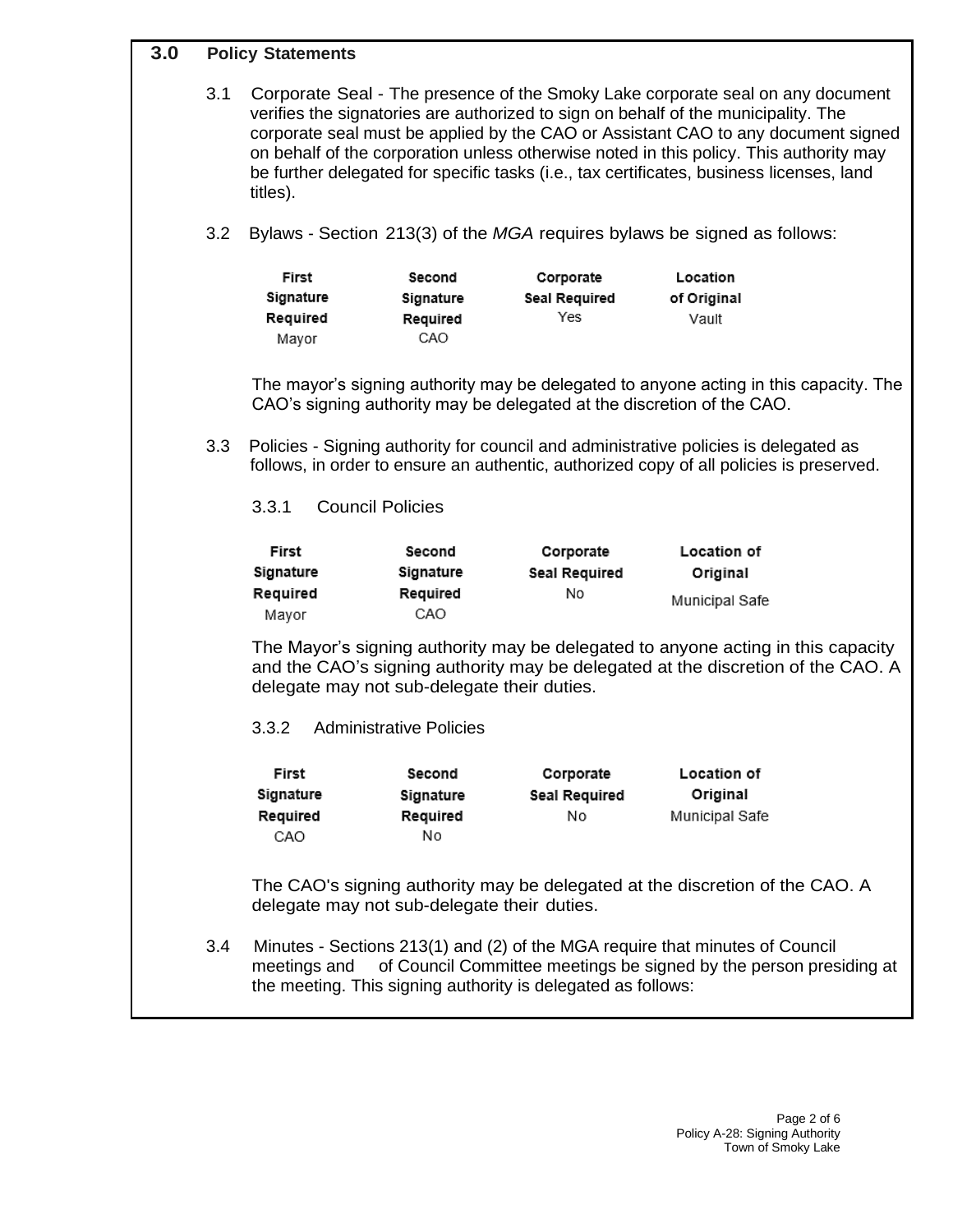| First     | Second          |
|-----------|-----------------|
| Signature | Signature       |
| Required  | Required        |
| Chair of  | CAO or delegate |
| Meeting   |                 |

Corporate Seal Required No

Location of Original Municipal Safe and Vault

The first signature may not be delegated unless it is impossible for the chair of the meeting to sign the document, in which case it may be delegated only to a councillor or committee member present at the meeting.

The second signature shall be delegated to the chief administrative officer or recording secretary for the meeting as applicable. The minutes themselves shall serve as a record of any such delegation.

During a general election the last formal minutes of an outgoing council shall be presented during the regular council meeting following the organizational meeting of the newly elected council for acceptance. The chair or delegate are authorized to sign the minutes.

3.5 Negotiable Instruments

Section 213(4) of the MGA requires that agreements, cheques, and other negotiable instruments be signed by the mayor, or by another person authorized by Council to sign them, together with a Designated Officer, or by a Designated Officer acting alone if so, authorized by Council.

3.5.1 Cheques

The Chief Administrative Officer Bylaw authorizes the CAO to sign cheques made or executed on behalf of Smoky Lake. As per Section 213(4) of the *MGA,* Council authorizes the CAO to sign cheques for all budget approved operational and capital expenditures. The CAO's signing authority for cheques may only be delegated to a Senior Management position with no further sub-delegation permitted.

Cheques must be signed as follows:

| First        | <b>Second Signature</b> |
|--------------|-------------------------|
| Signature    | CAO                     |
| Mayor        | or                      |
| or           | Senior Manager          |
| Deputy Mayor | (as delegated)          |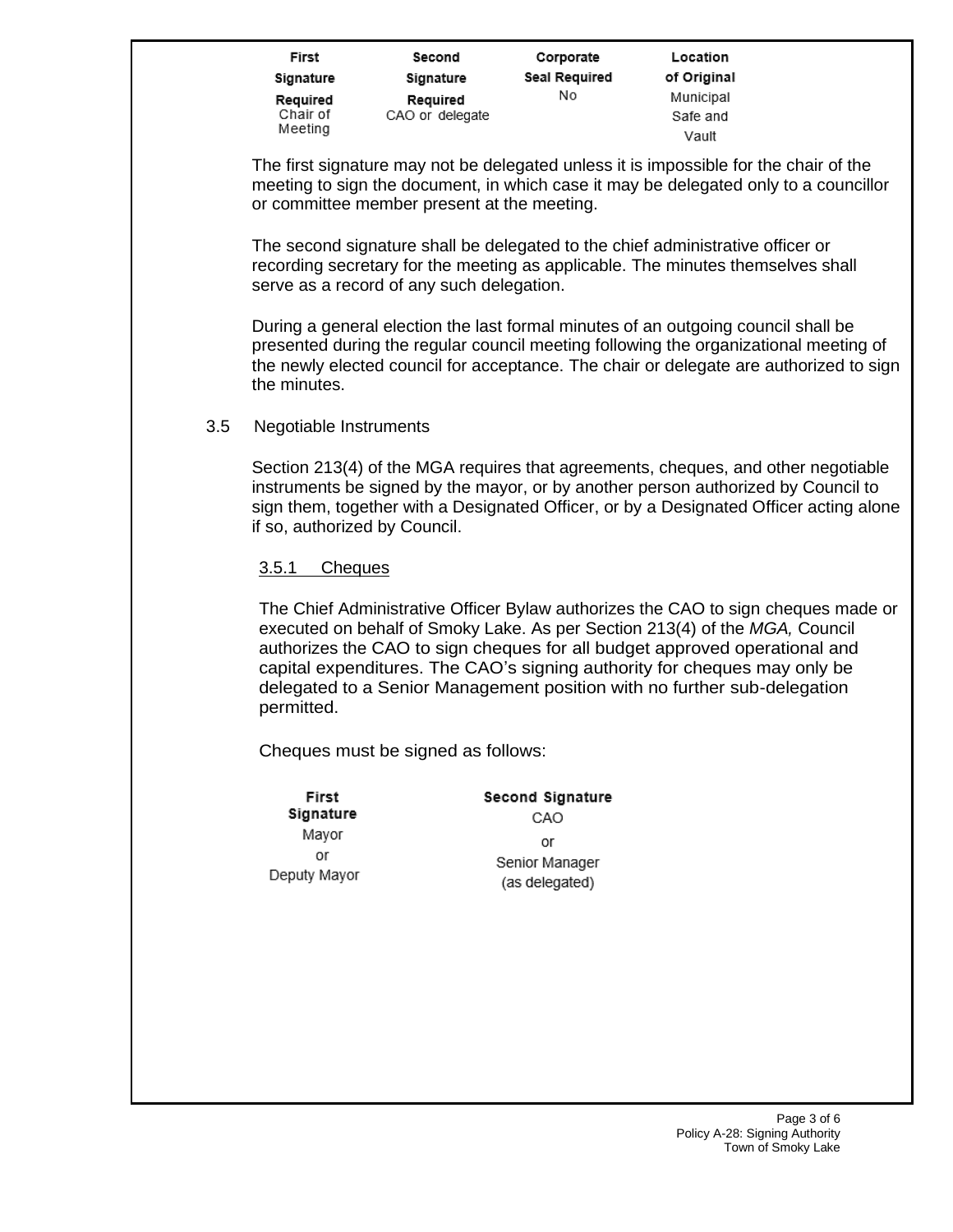## 3.5.2 Contracts and Agreements

The Chief Administrative Officer Bylaw authorizes the CAO to sign and execute all agreements or contracts made or executed on behalf of Smoky Lake. Municipal agreements may include those which go beyond the fiscal year, are either operating or capital, are within the limits of theCouncil approved annual budget and have prior Council approval to proceed. The delegation of this authority is illustrated in the following table, with each position listed having the authority to sign all contracts and agreements appearing across from or below the position title. Signatures are denoted in highest ranking order; however, best practice outlines the position of lowest rank must sign off on the document first.

The following delegation of authority does not preclude the mayor from providing a second signature on any contract or agreement providing the mayor has not signed for the 1<sup>st</sup> Signature:

|                                                                                                                                                                       | 1 <sup>st</sup> Signature<br>Required | 2 <sup>nd</sup> Signature<br>Required                                                       | Corporate<br>Seal<br>Required | Location of<br>Original                         |
|-----------------------------------------------------------------------------------------------------------------------------------------------------------------------|---------------------------------------|---------------------------------------------------------------------------------------------|-------------------------------|-------------------------------------------------|
| <b>Federal-Provincial Agreements</b>                                                                                                                                  | Mayor                                 | CAO                                                                                         | Yes                           | <b>Municipal Safe</b>                           |
| All contracts and agreements<br>within approved operation or<br>capital budget                                                                                        | CAO or Mayor<br>(as requested)        | Department<br><b>Directors</b><br>(as<br>authorized)<br>or CAO<br>(unless 1st<br>signature) | Yes                           | <b>Municipal Safe</b>                           |
| All contracts, agreements and<br>negotiable instruments related to<br>sales. Purchases, donations,<br>transfers, mortgages, or other<br>encumbrances of real property | Mayor                                 | CAO                                                                                         | Yes                           | <b>Municipal Safe</b>                           |
| <b>Grant Funding Applications</b><br><b>Grant Funding Agreements</b><br>Leases                                                                                        | CAO                                   | Department<br><b>Directors</b><br>(as<br>authorized)                                        | Yes                           | General<br>Records and<br><b>Municipal Safe</b> |
| Memorandum of Agreement/<br>Memorandum of Understanding                                                                                                               |                                       |                                                                                             |                               |                                                 |
| Partnership Agreements<br><b>Purchase/Provision of Products</b><br>or Services                                                                                        |                                       |                                                                                             |                               |                                                 |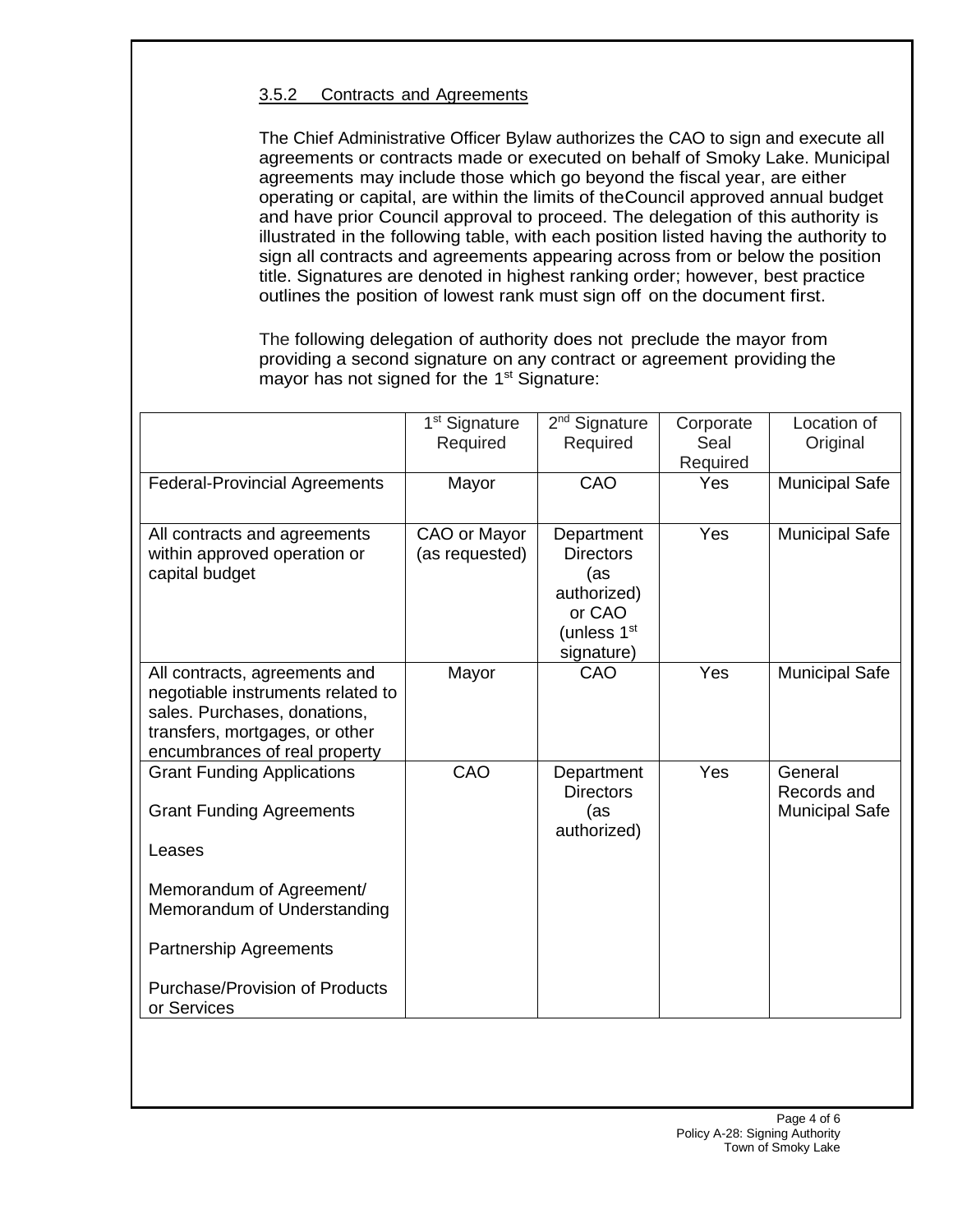The following specialized contracts and agreements must be signed by the position indicated, or delegated to a Smoky Lake employee at the discretion of the authority holder with no further sub-delegation permitted:

|                                                                               | 1 <sup>st</sup>             | 2 <sup>nd</sup> Signature | Corporate        | Location of                                        |
|-------------------------------------------------------------------------------|-----------------------------|---------------------------|------------------|----------------------------------------------------|
|                                                                               | Signature<br>Required       | Required                  | Seal<br>Required | Original                                           |
| <b>Development Agreements</b>                                                 | Development<br>Officer/ CAO | <b>No</b>                 | Yes              | General<br><b>Records</b>                          |
| Any documents for registration<br>with Land Titles, unless<br>otherwise noted | CAO                         | <b>No</b>                 | <b>Yes</b>       | Land Titles /<br><b>Property File</b>              |
| Rights of Way/ Access<br>Agreements                                           | CAO                         | <b>No</b>                 | <b>Yes</b>       | Land Titles/<br>Landowner/<br><b>Property File</b> |
| <b>Encroachment Agreement</b>                                                 | CAO                         | <b>No</b>                 | Yes              | Land Titles/<br>Landowner/<br><b>Property File</b> |
| <b>Grants of Easement</b>                                                     | CAO                         | <b>No</b>                 | Yes              | <b>Property File</b>                               |
| Discharges of Tax Recovery<br>Notification                                    | CAO                         | <b>No</b>                 | Yes              | Land Titles /<br><b>Property File</b>              |
| <b>Subdivision Plans</b>                                                      | Development<br>Officer      | <b>No</b>                 | Yes              | General Files/<br><b>Land Titles</b>               |
| <b>Construction / Service Contracts</b><br>and Agreements                     | CAO                         | <b>No</b>                 | Yes              | <b>Municipal Safe</b>                              |
| <b>Tax Certificates</b>                                                       | Accounting<br><b>Clerk</b>  | <b>No</b>                 | Yes              | Property<br>owner/<br><b>Property File</b>         |

## 3.6 Electronic Signature

Council authorizes the use of an electronic signature by Mayor and Council. Each use must be authorized in writing by the signature holder. Types of documents for which these types of signatures may be used include, but are not limited to, letters and proclamations.

3.7 Commissioner of Oaths

## **Council**

Under the Commissioners for Oath Act, members of a municipal council in Alberta is by virtue of the membership a commissioner empowered to administer oaths and take and receive affidavits, declarations, and affirmations in or outside Alberta for use in Alberta.